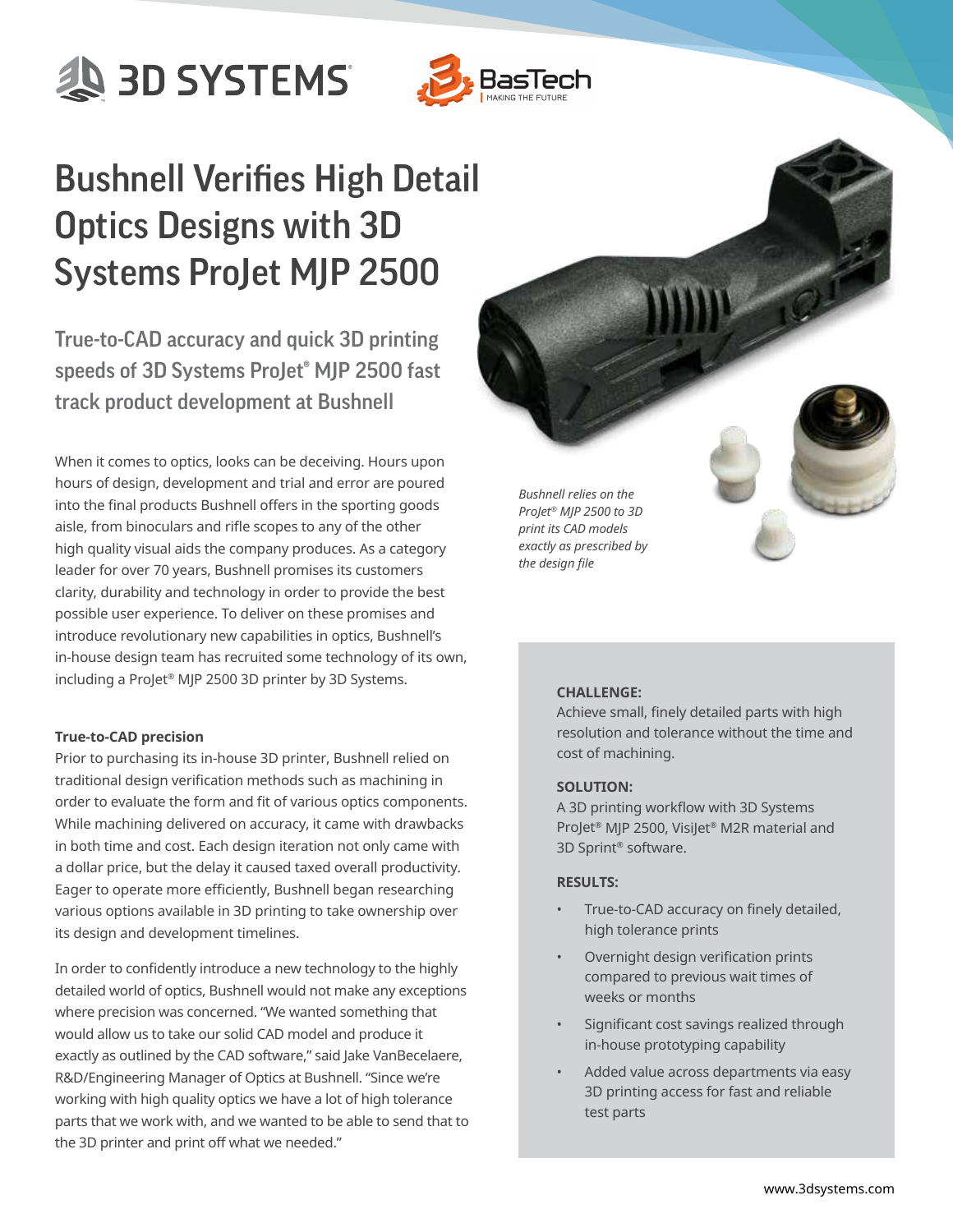Working with D3 Technologies out of Springfield, MO, Bushnell's search led them to select a digital manufacturing workflow powered by 3D Systems solutions. This workflow features the ProJet MJP 2500, VisiJet® M2 Rigid prototyping materials, the MJP EasyClean System and 3D Systems' file optimization, preparation and printer management software, 3D Sprint® . According to VanBecelaere, this workflow has helped Bushnell achieve high quality, high resolution parts quickly and at relatively low cost.

With a maximum build envelope capacity of 11.6 in x 8.3 in x 5.6 in (295 mm x 211 mm x 142 mm), the ProJet MJP 2500 is ideally sized for the workshop environment for quick turnaround delivery of precision parts. The ProJet MJP 2500 ships with 3D Systems 3D Sprint software and is compatible with a range of robust and versatile VisiJet M2 materials to deliver superior edge fidelity, surface finish and accuracy. These capabilities have helped Bushnell achieve highly detailed optics prototypes quickly and confidently, to evolve designs with accurate real world feedback. The MJP EasyClean System further facilitates the delivery of damagefree detailed parts by enabling hands-off support removal for fast and simple post-processing.

The mid-modulus tensile properties and high flexural strength of VisiJet M2R-WT (rigid white) material give Bushnell the option to build parts for a variety of applications and designs. Combined with the high resolution of the ProJet MJP 2500, Bushnell is able to reliably and repeatedly achieve highly detailed prints, which VanBecelaere says is critical



*3D Systems' solutions help Bushnell achieve high quality, high resolution parts quickly and at relatively low cost*



to Bushnell's optics team. "Most of the print work we do is directly related to design and is really thin walls with really finite details," he says. Therefore, when researching potential printers and materials to bring on board, accuracy and resolution were at the top of the list.

According to VanBecelaere, the ProJet MJP 2500's ability to print details was key to setting 3D Systems' technology apart, along with the company's active and ongoing innovation in the field. "The development that 3D Systems does was definitely another thing that was very attractive," says VanBecelaere.

## **Quick design feedback**

With its purchase decision made, Bushnell was quick to incorporate the ProJet MJP 2500 into its design and development workflow. Productivity improvements were felt immediately, with the 24/7 runtime of the printer allowing Bushnell to deliver jobs overnight for evaluation in the morning. VanBecelaere says typical 3D printing jobs start just before the end of the day, when a handful of prints are loaded onto the machine for lights out operation.

"If we were to machine or injection mold these parts, we would end up waiting several weeks or sometimes months to get design feedback," says VanBecelaere. Instead, the